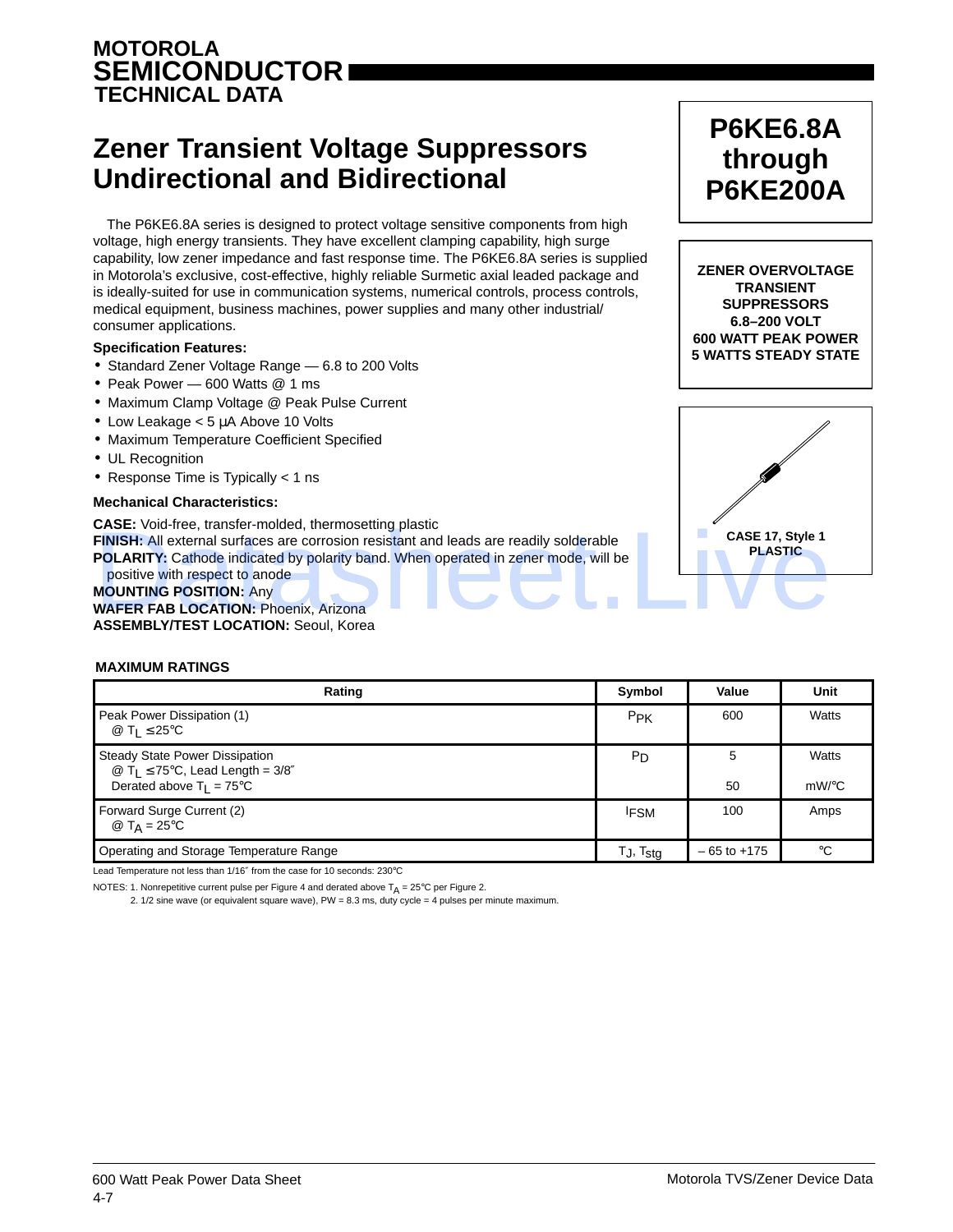#### **ELECTRICAL CHARACTERISTICS**  $(T_A = 25^\circ \text{C}$  unless otherwise noted)  $V_F = 3.5 \text{ V}$  Max,  $I_F^{**} = 50 \text{ A}$ (except bidirectional devices).

|                 |      | Breakdown Voltage*                             |      | (CACCP), Didirection idi devices).<br><b>Working Peak</b> | <b>Maximum</b>                                          | <b>Maximum</b>                               | <b>Maximum</b>                                          |                                                                               |                                                                                         |
|-----------------|------|------------------------------------------------|------|-----------------------------------------------------------|---------------------------------------------------------|----------------------------------------------|---------------------------------------------------------|-------------------------------------------------------------------------------|-----------------------------------------------------------------------------------------|
| <b>Device</b>   | Min  | <b>V<sub>BR</sub></b><br>(Volts)<br><b>Nom</b> | Max  | @ 斤<br>(mA)                                               | Reverse<br>Voltage<br><b>V<sub>RWM</sub></b><br>(Volts) | Reverse<br>Leakage<br>@ VRWM<br>$I_R(\mu A)$ | Reverse<br>Surge<br>Current IRSM <sup>+</sup><br>(Amps) | <b>Reverse Voltage</b><br>@ IRSM<br>(Clamping Voltage)<br><b>VRSM (Volts)</b> | <b>Maximum</b><br><b>Temperature</b><br><b>Coefficient</b><br>of V <sub>BR</sub> (%/°C) |
| P6KE6.8A        | 6.45 | 6.8                                            | 7.14 | 10                                                        | 5.8                                                     | 1000                                         | 57                                                      | 10.5                                                                          | 0.057                                                                                   |
| <b>P6KE7.5A</b> | 7.13 | 7.5                                            | 7.88 | 10                                                        | 6.4                                                     | 500                                          | 53                                                      | 11.3                                                                          | 0.061                                                                                   |
| <b>P6KE8.2A</b> | 7.79 | 8.2                                            | 8.61 | 10                                                        | 7.02                                                    | 200                                          | 50                                                      | 12.1                                                                          | 0.065                                                                                   |
| <b>P6KE9.1A</b> | 8.65 | 9.1                                            | 9.55 | 1                                                         | 7.78                                                    | 50                                           | 45                                                      | 13.4                                                                          | 0.068                                                                                   |
| <b>P6KE10A</b>  | 9.5  | 10                                             | 10.5 | $\mathbf{1}$                                              | 8.55                                                    | 10                                           | 41                                                      | 14.5                                                                          | 0.073                                                                                   |
| P6KE11A         | 10.5 | 11                                             | 11.6 | 1                                                         | 9.4                                                     | 5                                            | 38                                                      | 15.6                                                                          | 0.075                                                                                   |
| P6KE12A         | 11.4 | 12                                             | 12.6 | $\mathbf{1}$                                              | 10.2                                                    | 5                                            | 36                                                      | 16.7                                                                          | 0.078                                                                                   |
| P6KE13A         | 12.4 | 13                                             | 13.7 | $\mathbf{1}$                                              | 11.1                                                    | 5                                            | 33                                                      | 18.2                                                                          | 0.081                                                                                   |
| P6KE15A         | 14.3 | 15                                             | 15.8 | 1                                                         | 12.8                                                    | 5                                            | 28                                                      | 21.2                                                                          | 0.084                                                                                   |
| P6KE16A         | 15.2 | 16                                             | 16.8 | $\mathbf{1}$                                              | 13.6                                                    | 5                                            | 27                                                      | 22.5                                                                          | 0.086                                                                                   |
| P6KE18A         | 17.1 | 18                                             | 18.9 | $\mathbf{1}$                                              | 15.3                                                    | 5                                            | 24                                                      | 25.2                                                                          | 0.088                                                                                   |
| P6KE20A         | 19   | 20                                             | 21   | $\mathbf{1}$                                              | 17.1                                                    | 5                                            | 22                                                      | 27.7                                                                          | 0.09                                                                                    |
| P6KE22A         | 20.9 | 22                                             | 23.1 | $\mathbf{1}$                                              | 18.8                                                    | 5                                            | 20                                                      | 30.6                                                                          | 0.092                                                                                   |
| P6KE24A         | 22.8 | 24                                             | 25.2 | $\mathbf{1}$                                              | 20.5                                                    | 5                                            | 18                                                      | 33.2                                                                          | 0.094                                                                                   |
| P6KE27A         | 25.7 | 27                                             | 28.4 | $\mathbf{1}$                                              | 23.1                                                    | 5                                            | 16                                                      | 37.5                                                                          | 0.096                                                                                   |
| P6KE30A         | 28.5 | 30                                             | 31.5 | $\mathbf{1}$                                              | 25.6                                                    | 5                                            | 14.4                                                    | 41.4                                                                          | 0.097                                                                                   |
| P6KE33A         | 31.4 | 33                                             | 34.7 | $\mathbf{1}$                                              | 28.2                                                    | 5                                            | 13.2                                                    | 45.7                                                                          | 0.098                                                                                   |
| P6KE36A         | 34.2 | 36                                             | 37.8 | $\mathbf{1}$                                              | 30.8                                                    | 5                                            | 12                                                      | 49.9                                                                          | 0.099                                                                                   |
| P6KE39A         | 37.1 | 39                                             | 41   | $\mathbf{1}$                                              | 33.3                                                    | 5                                            | 11.2                                                    | 53.9                                                                          | 0.1                                                                                     |
| P6KE43A         | 40.9 | 43                                             | 45.2 | $\mathbf{1}$                                              | 36.8                                                    | 5                                            | 10.1                                                    | 59.3                                                                          | 0.101                                                                                   |
| P6KE47A         | 44.7 | 47                                             | 49.4 | $\mathbf{1}$                                              | 40.2                                                    | 5                                            | 9.3                                                     | 64.8                                                                          | 0.101                                                                                   |
| P6KE51A         | 48.5 | 51                                             | 53.6 | $\mathbf{1}$                                              | 43.6                                                    | 5                                            | 8.6                                                     | 70.1                                                                          | 0.102                                                                                   |
| P6KE56A         | 53.2 | 56                                             | 58.8 | $\mathbf{1}$                                              | 47.8                                                    | 5                                            | 7.8                                                     | $77 \,$                                                                       | 0.103                                                                                   |
| P6KE62A         | 58.9 | 62                                             | 65.1 | $\mathbf{1}$                                              | 53                                                      | 5                                            | 7.1                                                     | 85                                                                            | 0.104                                                                                   |
| P6KE68A         | 64.6 | 68                                             | 71.4 | $\mathbf{1}$                                              | 58.1                                                    | 5                                            | 6.5                                                     | 92                                                                            | 0.104                                                                                   |
| P6KE75A         | 71.3 | 75                                             | 78.8 | $\mathbf{1}$                                              | 64.1                                                    | 5                                            | 5.8                                                     | 103                                                                           | 0.105                                                                                   |
| P6KE82A         | 77.9 | 82                                             | 86.1 | $\mathbf{1}$                                              | 70.1                                                    | 5                                            | 5.3                                                     | 113                                                                           | 0.105                                                                                   |
| P6KE91A         | 86.5 | 91                                             | 95.5 | $\mathbf{1}$                                              | 77.8                                                    | 5                                            | 4.8                                                     | 125                                                                           | 0.106                                                                                   |
| P6KE100A        | 95   | 100                                            | 105  | $\mathbf{1}$                                              | 85.5                                                    | 5                                            | 4.4                                                     | 137                                                                           | 0.106                                                                                   |
| <b>P6KE110A</b> | 105  | 110                                            | 116  | $\mathbf{1}$                                              | 94                                                      | 5                                            | $\overline{4}$                                          | 152                                                                           | 0.107                                                                                   |
| P6KE120A        | 114  | 120                                            | 126  | 1                                                         | 102                                                     | 5                                            | 3.6                                                     | 165                                                                           | 0.107                                                                                   |
| P6KE130A        | 124  | 130                                            | 137  | $\mathbf{1}$                                              | 111                                                     | 5                                            | 3.3                                                     | 179                                                                           | 0.107                                                                                   |
| <b>P6KE150A</b> | 143  | 150                                            | 158  | 1                                                         | 128                                                     | 5                                            | 2.9                                                     | 207                                                                           | 0.108                                                                                   |
| P6KE160A        | 152  | 160                                            | 168  | $\mathbf{1}$                                              | 136                                                     | 5                                            | 2.7                                                     | 219                                                                           | 0.108                                                                                   |
| <b>P6KE170A</b> | 162  | 170                                            | 179  | 1                                                         | 145                                                     | 5                                            | 2.6                                                     | 234                                                                           | 0.108                                                                                   |
| <b>P6KE180A</b> | 171  | 180                                            | 189  | $\mathbf{1}$                                              | 154                                                     | 5                                            | 2.4                                                     | 246                                                                           | 0.108                                                                                   |
| <b>P6KE200A</b> | 190  | 200                                            | 210  | 1                                                         | 171                                                     | 5                                            | 2.2                                                     | 274                                                                           | 0.108                                                                                   |

\*  $V_{\text{BR}}$  measured after  $I_T$  applied for 300 µs,  $I_T$  = square wave pulse or equivalent.<br>\*\* 1/2 sine wave (or equivalent square wave), PW = 8.3 ms, duty cycle = 4 pulses per minute maximum.

Surge current waveform per Figure 4 and derate per Figure 2.\*

**FOR BIDIRECTIONAL APPLICATIONS —** 

| USE CA SUFFIX for P6KE6.8CA through P6KE200CA.      | <b>P6KE7.5CA</b> | P6KE11CA        | P6KE20CA        |
|-----------------------------------------------------|------------------|-----------------|-----------------|
| Electrical characteristics annly in both directions | <b>DAKE??CA</b>  | <b>DEKE27CA</b> | <b>DEKE30CA</b> |

| FOR BIDIRECTIONAL APPLICATIONS —                     | <b>Preferred Bidirectional Devices —</b> |                 |                 |
|------------------------------------------------------|------------------------------------------|-----------------|-----------------|
| USE CA SUFFIX for P6KE6.8CA through P6KE200CA.       | <b>P6KE7.5CA</b>                         | P6KE11CA        | P6KE20CA        |
| Electrical characteristics apply in both directions. | P6KE22CA                                 | <b>P6KE27CA</b> | <b>P6KE30CA</b> |
|                                                      |                                          |                 |                 |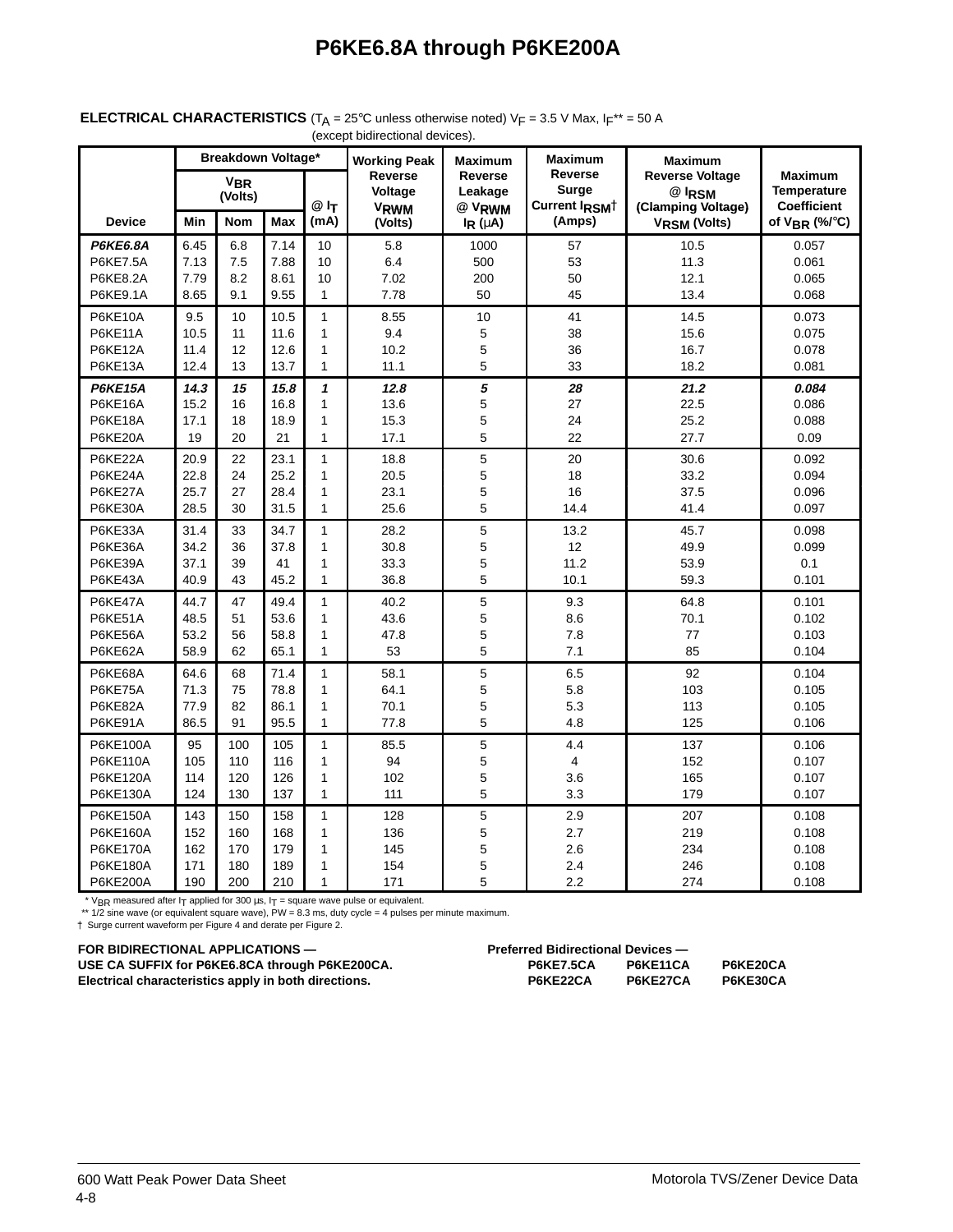

Devices listed in bold, italic are Motorola preferred devices.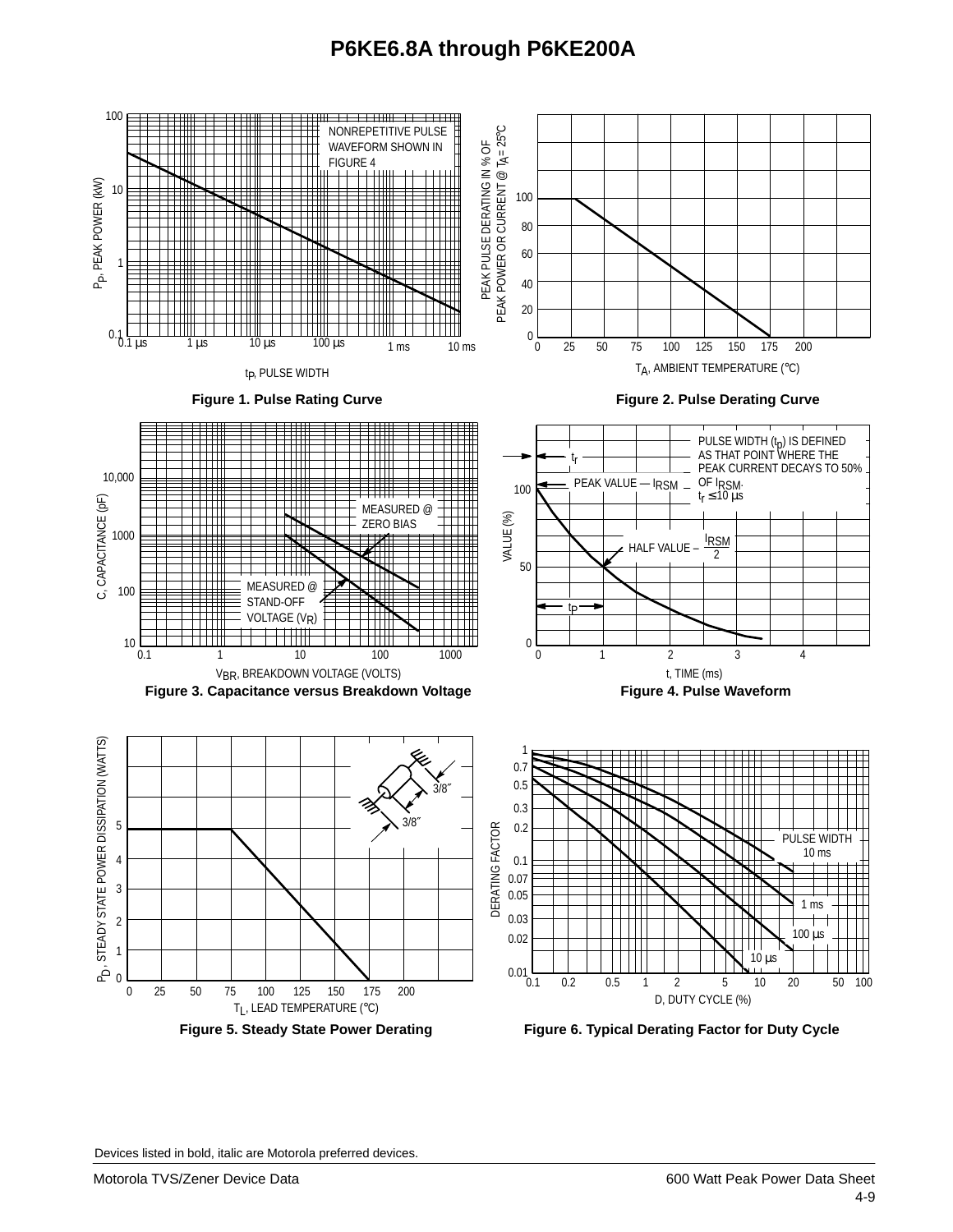## **APPLICATION NOTES**

#### **RESPONSE TIME**

In most applications, the transient suppressor device is placed in parallel with the equipment or component to be protected. In this situation, there is a time delay associated with the capacitance of the device and an overshoot condition associated with the inductance of the device and the inductance of the connection method. The capacitance effect is of minor importance in the parallel protection scheme because it only produces a time delay in the transition from the operating voltage to the clamp voltage as shown in Figure A.

The inductive effects in the device are due to actual turn-on time (time required for the device to go from zero current to full current) and lead inductance. This inductive effect produces an overshoot in the voltage across the equipment or component being protected as shown in Figure B. Minimizing this overshoot is very important in the application, since the main purpose for adding a transient suppressor is to clamp voltage spikes. The P6KE6.8A series has very good response time, typically < 1 ns and negligible inductance. However, external inductive effects could produce unacceptable overshoot. Proper circuit layout, minimum lead lengths and placing

the suppressor device as close as possible to the equipment or components to be protected will minimize this overshoot.

Some input impedance represented by  $Z_{in}$  is essential to prevent overstress of the protection device. This impedance should be as high as possible, without restricting the circuit operation.

## **DUTY CYCLE DERATING**

The data of Figure 1 applies for non-repetitive conditions and at a lead temperature of 25°C. If the duty cycle increases, the peak power must be reduced as indicated by the curves of Figure 6. Average power must be derated as the lead or ambient temperature rises above 25°C. The average power derating curve normally given on data sheets may be normalized and used for this purpose.

At first glance the derating curves of Figure 6 appear to be in error as the 10 ms pulse has a higher derating factor than the 10 µs pulse. However, when the derating factor for a given pulse of Figure 6 is multiplied by the peak power value of Figure 1 for the same pulse, the results follow the expected trend.



## **TYPICAL PROTECTION CIRCUIT**

600 Watt Peak Power Data Sheet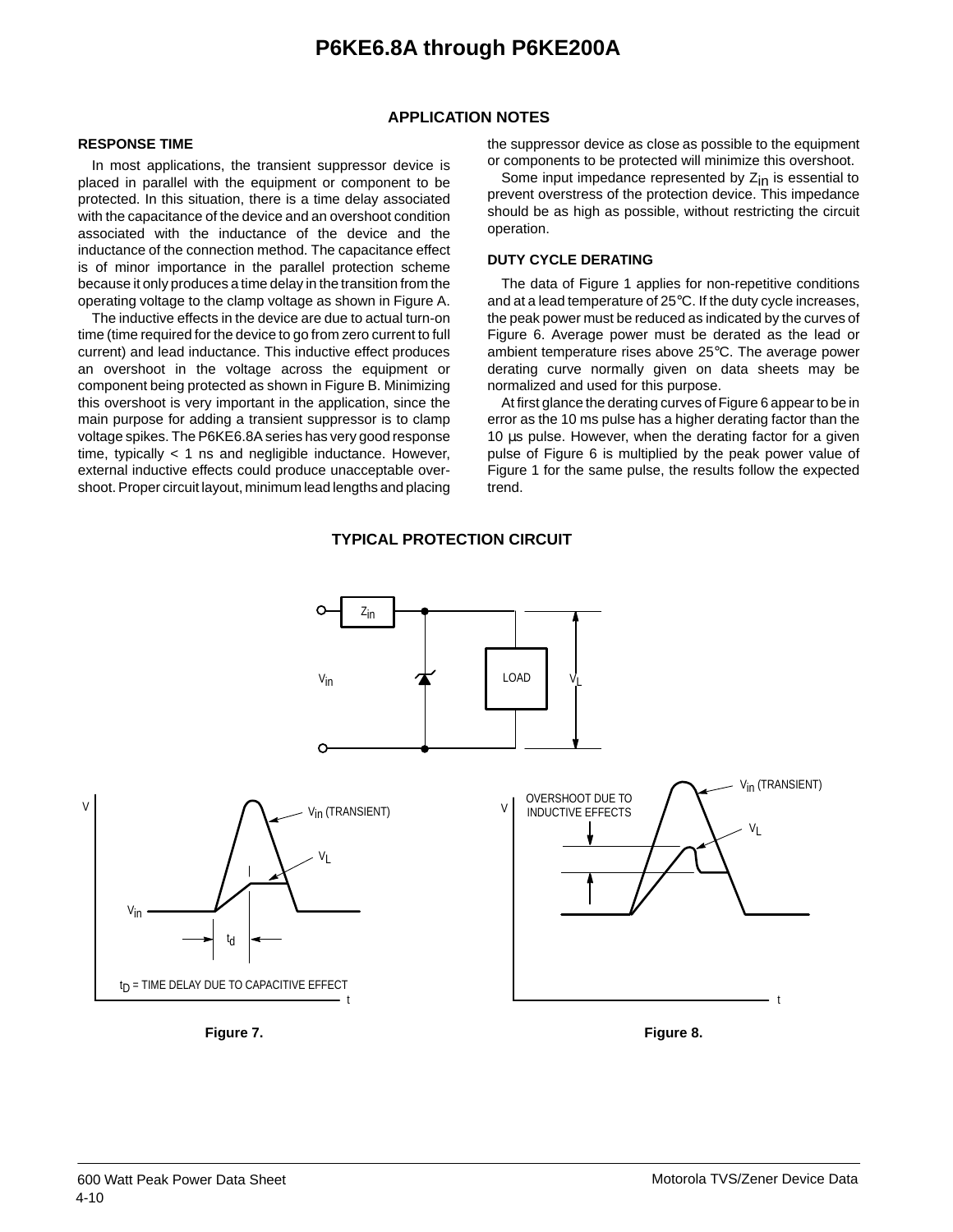## **UL RECOGNITION**

The entire series including the bidirectional CA suffix has Underwriters Laboratory Recognition for the classification of protectors (QVGV2) under the UL standard for safety 497B and File #E 116110. Many competitors only have one or two devices recognized or have recognition in a non-protective category. Some competitors have no recognition at all. With the UL497B recognition, our parts successfully passed

several tests including Strike Voltage Breakdown test, Endurance Conditioning, Temperature test, Dielectric Voltage-Withstand test, Discharge test and several more.

Whereas, some competitors have only passed a flammability test for the package material, we have been recognized for much more to be included in their protector category.

Devices listed in bold, italic are Motorola preferred devices.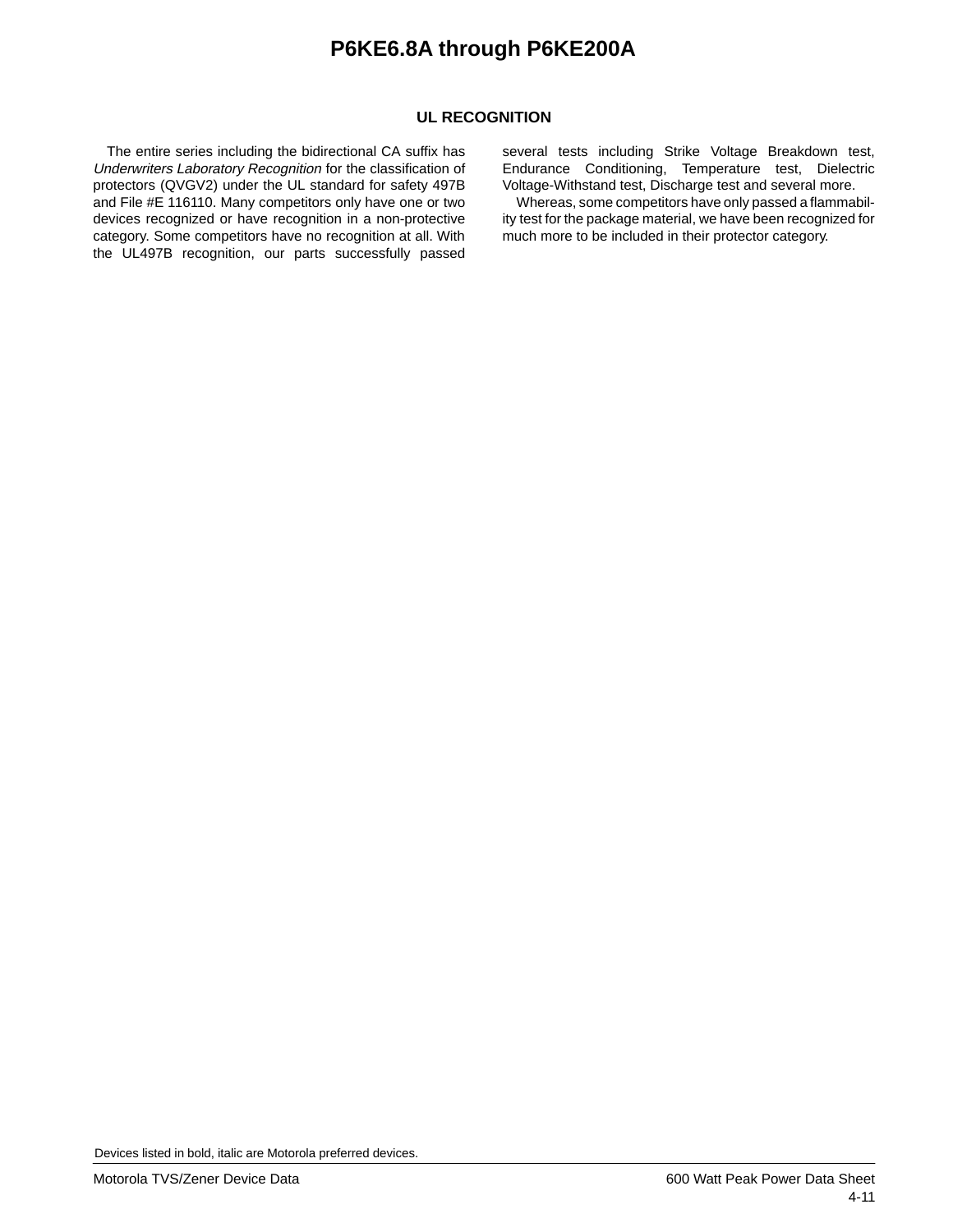# **Transient Voltage Suppressors — Axial Leaded**

# **600 Watt Peak Power**



(Refer to Section 10 for Surface Mount, Thermal Data and Footprint Information.)

## **MULTIPLE PACKAGE QUANTITY (MPQ) REQUIREMENTS**

| <b>Package Option</b> | <b>Type No. Suffix</b> | <b>MPQ (Units)</b> |
|-----------------------|------------------------|--------------------|
| Tape and Reel         |                        | 4K                 |
| Tape and Ammo         | TA                     | 2Κ                 |

(Refer to Section 10 for more information on Packaging Specifications.)

Motorola reserves the right to make changes without further notice to any products herein. Motorola makes no warranty, representation or guarantee regarding the suitability of its products for any particular purpose, nor does Motorola assume any liability arising out of the application or use of any product or circuit, and specifically disclaims any and all liability, including without limitation consequential or incidental damages. "Typical" parameters can and do vary in different applications. All operating parameters, including "Typicals" must be validated for each customer application by customer's technical experts. Motorola does not convey any license under its patent rights nor the rights of others. Motorola products are not designed, intended, or authorized for use as components in systems intended for surgical implant into the body, or other applications intended to support or sustain life, or for any other application in which the failure of the Motorola product could create a situation where personal injury or death may occur. Should Buyer purchase or use Motorola products for any such unintended or unauthorized application, Buyer shall indemnify and hold Motorola and its officers, employees, subsidiaries, affiliates, and distributors harmless against all claims, costs, damages, and expenses, and reasonable attorney fees arising out of, directly or indirectly, any claim of personal injury or death associated with such unintended or unauthorized use, even if such claim alleges that Motorola was negligent regarding the design or manufacture of the part. Motorola and **ARC are registered trademarks of Motorola**, Inc. Motorola, Inc. is an Equal Opportunity/Affirmative Action Employer.